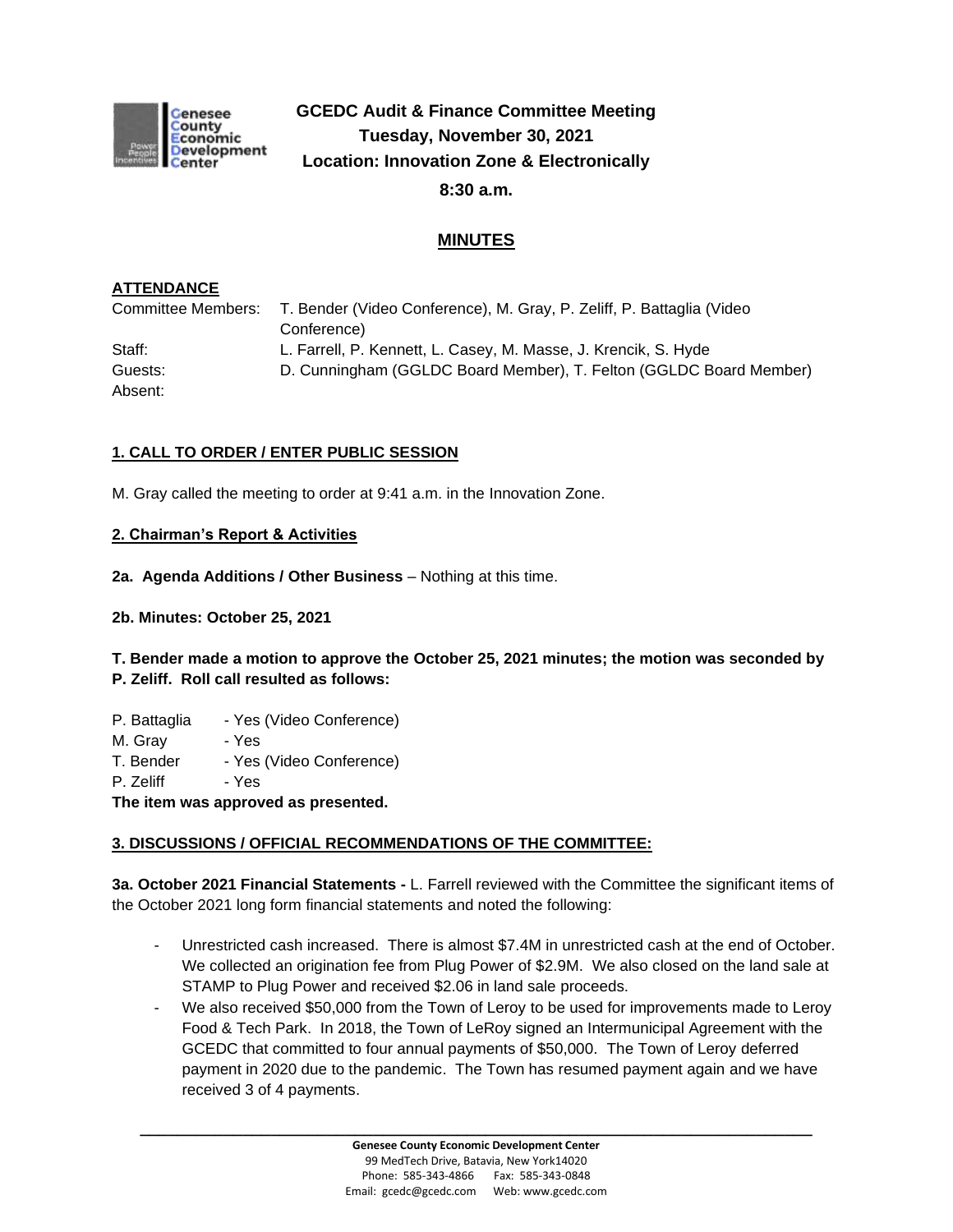- Restricted cash increased. We received a \$9M deposit from ESD into the imprest account related to the \$33M STAMP grant. Unearned revenue increased as well. The revenue is recognized as qualifying expenditures are made.
- Grants receivable decreased. We received reimbursement from ESD related to the \$33M grant.
- There was only a small net change to land held for development and sale due to 1) the Plug Power land sale and 2) improvements made at STAMP.
- L. Farrell and M. Masse are working on a detailed analysis of costs per acre for developable and non-developable land at STAMP.

## **P. Battaglia made a motion to recommend to the full Board the approval of the October 2021 Financial Statements as presented; the motion was seconded by P. Zeliff. Roll call resulted as follows:**

- P. Battaglia Yes (Video Conference)
- M. Gray Yes
- T. Bender Yes (Video Conference)
- P. Zeliff Yes

## **The item was approved as presented.**

**3b. Cleaning Services-** During 2019, staff reached out to four cleaning companies to obtain quotes for 2020 cleaning services. Commercial Cleaning Services of Western New York (CCS), the company that was being used, continues to offer a competitive price and we continue to be satisfied with the services. New quotes were not obtained for 2021 or 2022 services. We anticipate getting quotes for cleaning services every three years.

Fund Commitment: Up to \$5,500, included in the 2022 GCEDC Budget.

**T. Bender made a motion to recommend to the full Board the approval of 2022 Cleaning Services with CCS, not to exceed \$5,500; the motion was seconded by P. Zeliff. Roll call resulted as follows:**

- P. Battaglia Yes (Video Conference)
- M. Gray Yes
- T. Bender Yes (Video Conference)
- P. Zeliff Yes

**The item was approved as presented.**

**3c. Insurance Renewal -** L. Farrell stated that J. Teresi from Tompkins Insurance made a presentation at the beginning of the GGLDC Audit & Finance meeting. To summarize, Tompkins went out to market for the Agency's 2022 insurance renewal. Fourteen insurance companies were approached but they were unable to find another carrier that was able to meet the GCEDC & GGLDC's needs at an affordable rate. Selective continues to be the best carrier for the Agency's insurance needs.

The total premium proposed by Selective is within the amounts included in the EDC and LDC budgets. The cost is allocated between both entities.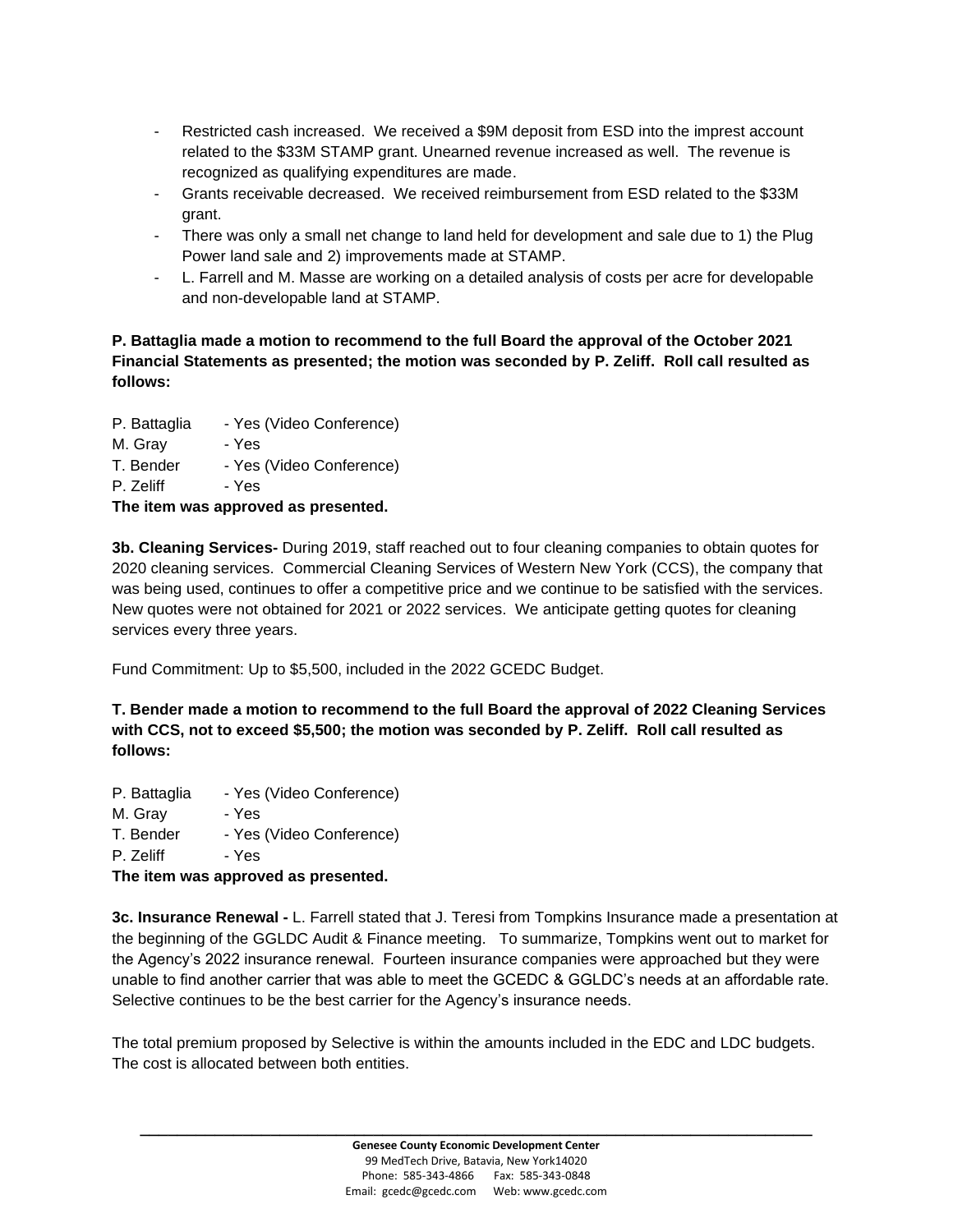**T. Bender made a motion to recommend to the full Board the approval of the 2022 Insurance Renewal with Selective as presented; the motion was seconded by T. Felton. Roll call resulted as follows:** 

- P. Battaglia Yes (Video Conference)
- M. Gray Yes
- T. Bender Yes (Video Conference)

P. Zeliff - Yes

**The item was approved as presented.**

**3d. County Mowing Contract-** The GCEDC received a proposal for mowing of the stormwater pond at STAMP for 2022. This is included in the 2022 GCEDC budget as presented to the Committee at our previous meeting.

Fund commitment:\$700 from operational funds of STAMP. This amount was included in the 2022 GCEDC budget that was reviewed by the Board previously.

**P. Battaglia made a motion to recommend to the full Board the approval of the County Mowing Contract as presented; the motion was seconded by T. Zeliff. Roll call resulted as follows:**

- P. Battaglia Yes (Video Conference)
- M. Gray Yes
- T. Bender Yes (Video Conference)
- P. Zeliff Yes

**The item was approved as presented.**

**3e. e3Communications Contract-** e3communications is a professional media and public relations firm/ consultant that works with the GCEDC to provide strategic public relations counsel regarding organizational messaging as projects and issues develop, as well as coordination and execution of special events, media relations, promotional materials and social media programming to support the GCEDC's corporate attraction, expansion and retention missions; as well as the GCEDC's workforce and entrepreneurial missions.

In 2021, e3communications directly assisted with the launch and coordinated media for the county's Economic Development Recovery Task Force and GCEDC project announcements, as well as positive media related to the Downtown Revitalization Initiative, project groundbreakings, the GCEDC's shovelready sites, and workforce development projects.

Fund Commitment**:** A renewal of services for the January 1, 2022 to December 31, 2022 period at \$1,800 per month. This is an increase of \$125 per month, as services were previously \$1,675 per month in 2021. This expenditure is anticipated and contained in the 2022 GCEDC Operations/Marketing budget.

The increase in cost is due to an increase in anticipated hours and travel due to increased activity by the Agency.

**P. Zeliff made a motion to recommend to the full Board the approval of the 2022 e3Communications Contract not to exceed \$21,600; the motion was seconded by T. Bender. Roll call resulted as follows:**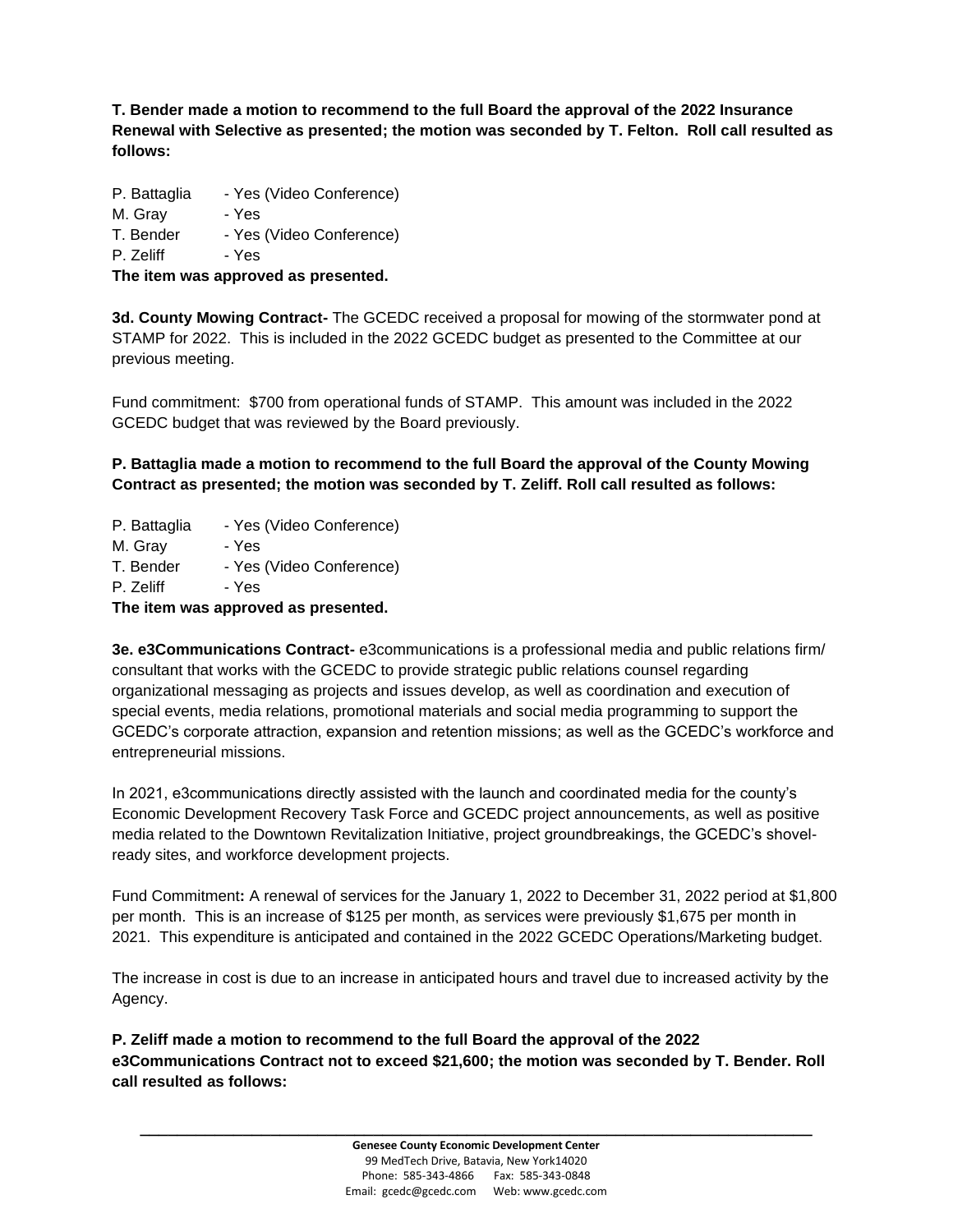P. Battaglia - Yes (Video Conference)

- M. Gray Yes
- T. Bender Yes (Video Conference)
- P. Zeliff Yes

## **The item was approved as presented.**

**3f. Greater Rochester Enterprise Contract-** Greater Rochester Enterprise (GRE) is our regional economic development organization supported by a team of private and public-sector leaders dedicated to improving economic performance in Genesee County as part of a nine-county region in the Finger Lakes Region.

GRE's primary goals are to retain and expand existing business and to professionally market the region as a competitive, vibrant and high-profile place for business location and growth. To support business attraction, expansion, entrepreneurship and innovation, GRE collaborates with local businesses, universities, not-for-profit organizations and government leaders to deliver a unified response to regional economic development opportunities.

GRE also actively markets our region to talented professionals that are sought by companies in Genesee County and those that are pursuing projects at our major industrial parks.

The funding requested to support GRE's mission enables the GCEDC to fully access all of GRE's sales and marketing talent and assets, receive advocacy on behalf of our agency for all our parks, as well as an executive board seat that allows Steve Hyde to serve on GRE's Board of Directors and on their Governance Committee.

GRE staff have shown a tireless commitment to supporting and advocation for our economic development goals and strategies particularly as it relates to STAMP. Notably, the GRE provides strategy development and advocacy that advanced STAMP as a regional priority both in the Finger Lakes Regional Economic Development Council and at the highest levels of New York State Government.

GRE staff work alongside GCEDC in our efforts to grow our economy and opportunities for rewarding careers for our active workforce and young people. This includes the successful development of Project Gateway's \$232 million project at STAMP and numerous projects actively conducting due diligence for substantial investments in Genesee County.

Fund Commitment**:** An investment renewal of \$50,000 for continued marketing and business development support for one year. This investment cost was anticipated and contained in the 2022 budget.

**P. Zeliff made a motion to recommend to the full Board the approval of the 2022 Greater Rochester Enterprise Contract, not to exceed \$50,000; the motion was seconded by T. Bender. Roll call resulted as follows:**

- P. Battaglia Yes (Video Conference)
- M. Gray Yes
- T. Bender Yes (Video Conference)
- P. Zeliff Yes

**The item was approved as presented.**